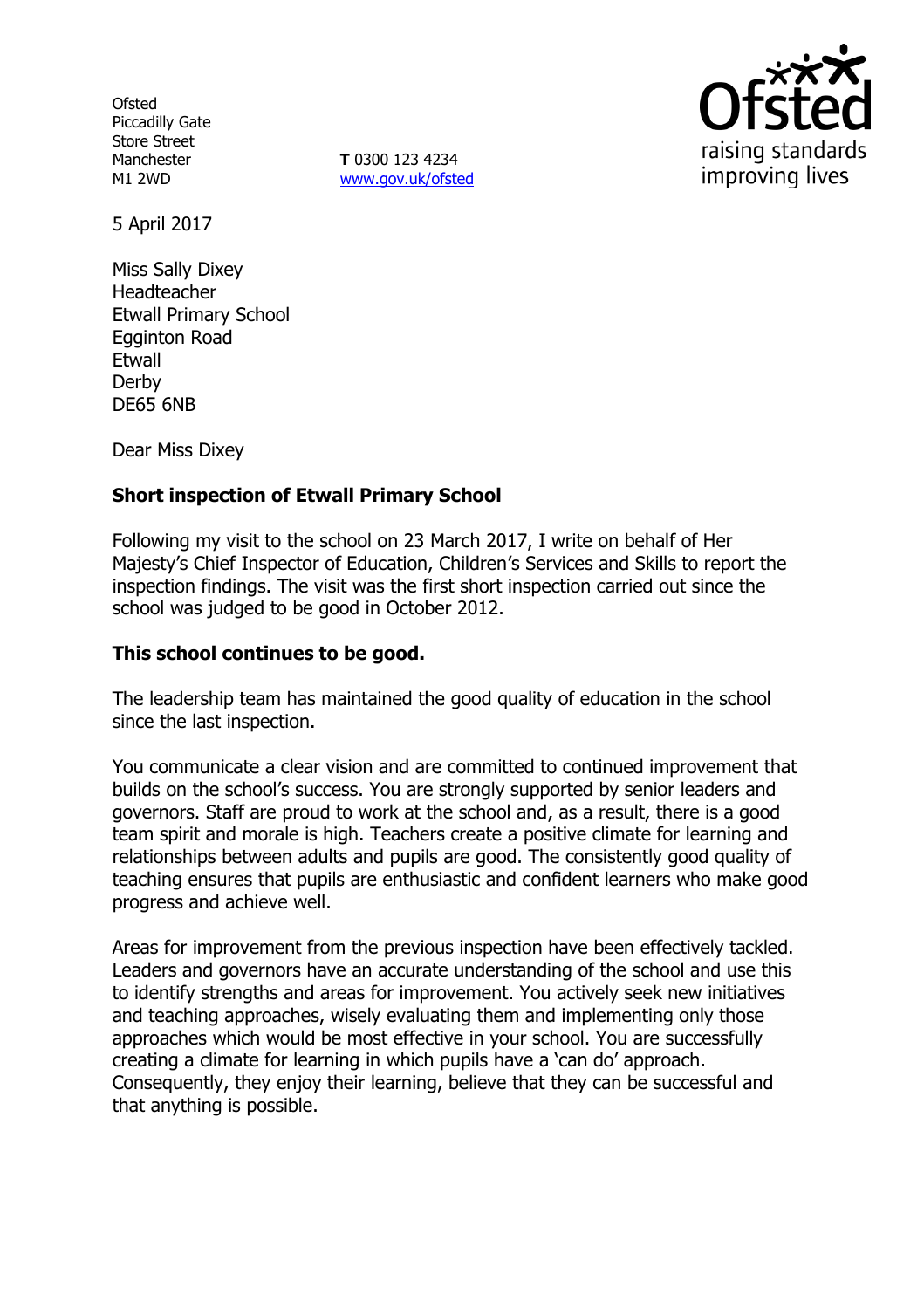

### **Safeguarding is effective.**

The leadership team has ensured that all safeguarding arrangements are fit for purpose. There is a culture of vigilance and records are detailed and of high quality. The single central record indicates that all required checks are made to ensure that staff and volunteers are suitable to work with children. You ensure that staff receive the up-to-date training, including training to protect pupils from extremism and radicalisation. Governors work closely with senior leaders to ensure that the work to keep pupils safe is given high priority and meets current requirements.

Pupils feel safe in all parts of the school and say they are well cared for. They told me that any rare instances of bullying or name-calling are dealt with promptly and effectively. Pupils play well together, respect each other and follow the school's rules. They are alert to the dangers of using the internet and social media. For example, they told me about the need to keep their passwords secure. The overwhelming majority of parents agree that the school keeps pupils safe. You actively promote good attendance for all pupils and, as a result, attendance is above the national average.

### **Inspection findings**

- You are providing the school with strong and effective leadership. Your vision is shared by all staff, governors and pupils, and together you are creating a culture of success at the school. As a result, pupils make good progress, behave well and enjoy learning together.
- Governors know the school well and are appropriately focused on the priorities for improvement. They bring a pertinent range of professional skills and expertise to their work. The governing body makes good use of these to hold you and other senior leaders to account for pupils' progress. It checks thoroughly how the school uses its money, including funding provided to support disadvantaged pupils and for primary physical education and sport.
- Reading has a high priority throughout the school. Books are everywhere. I saw pupils taking every opportunity to read, including outside at breaktimes and lunchtimes. Pupils are enthusiastic about learning phonics and use their phonics knowledge well to learn to read new words. Teachers provide pupils with a wide range of high-quality texts and ask challenging questions in guided reading sessions, for example asking pupils to explain how the author portrays the characters' feelings. 'Book Swap Friday' encourages pupils to bring a book they have enjoyed reading to exchange with a friend, and this is successfully promoting a love of reading. Parents are well supported to listen to their children read at home and help develop their skills. As a result, pupils excel in reading.
- You have rightly identified that pupils' writing, particularly among boys, is not yet strong enough and the English leader is successfully leading on a number of initiatives to improve it. These include using a wider and more engaging range of stimuli for writing and ensuring that pupils use their grammatical techniques effectively. The practice of 'talk for writing' is contributing to pupils' enthusiasm for writing and effectively extending the range of their writing in literacy lessons.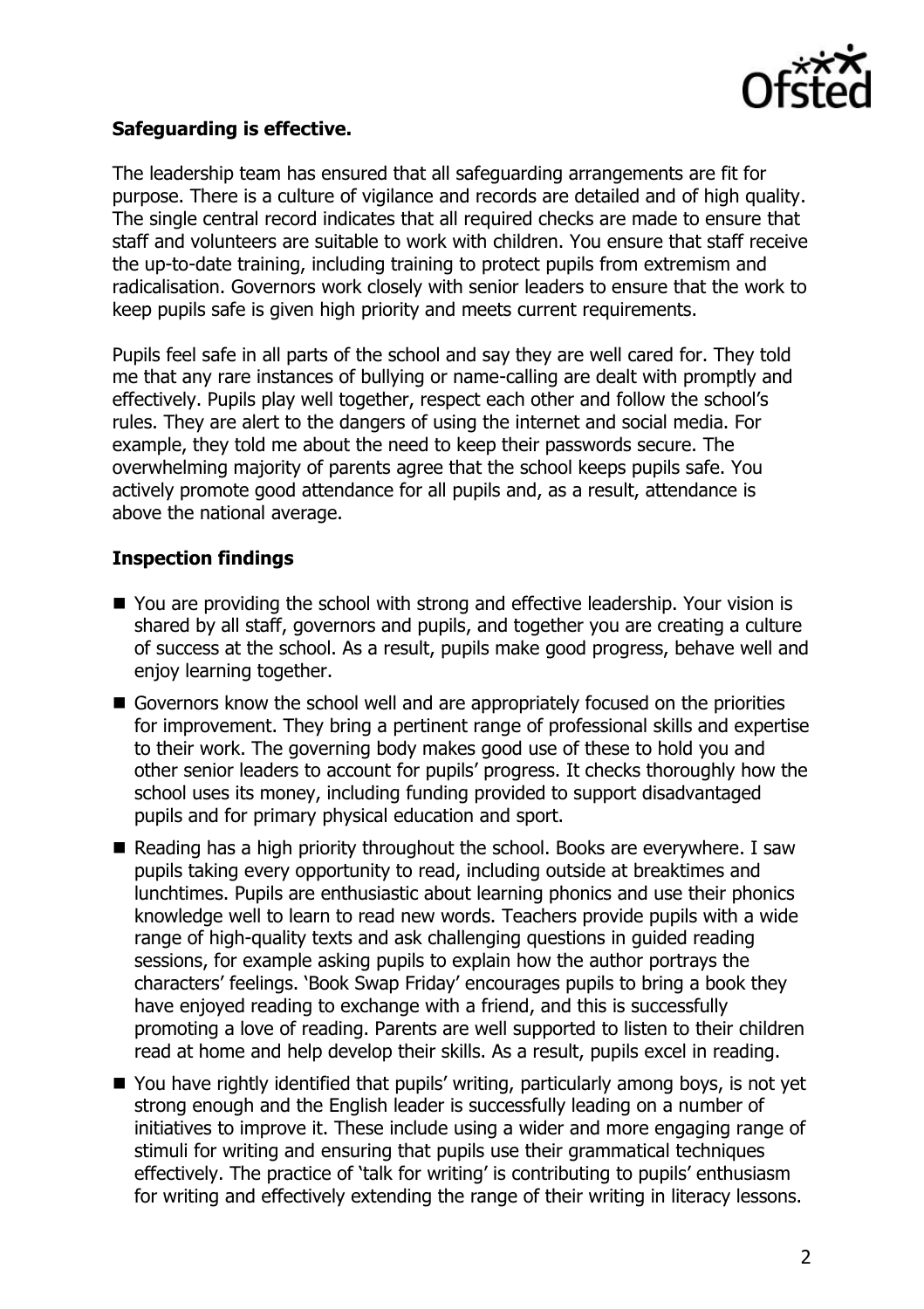

Writing is not used routinely throughout the curriculum, however, in the same way that reading is. This limits pupils' opportunities to write extended pieces for a wide range of purposes in subjects other than English.

- **Pupils participate in a wide range of sporting activities and are keen competitors.** The Year 6 football team has achieved great success this year as the regional final winners. Pupils confirm that they enjoy taking part in sport and physical education activities and recognise the important contribution this makes to developing a healthy lifestyle.
- The leader responsible for pupils who have special educational needs and/or disabilities keeps a close eye on the progress that individual pupils make. Effective support programmes help pupils to achieve well. There are excellent examples of where the school has worked with other agencies to support vulnerable pupils to help them improve their behaviour, attendance and academic progress.
- **Pupils' attitudes to learning and their behaviour around school are good. In** lessons, pupils sustain good concentration and try hard with their work. There is a very calm and friendly atmosphere in the dining room at lunchtime as pupils chat happily together over lunch. Their conduct reflects the school's effective strategies to promote high standards of behaviour.
- **Pupils were excited to tell me about their topic homework. They told me about** the 'Homework Showcase' event on inspirational people, which included work on Nelson Mandela, Tim Peake and William Shakespeare. This is successfully extending and consolidating pupils' knowledge, developing their skills in a range of subjects and making a positive contribution to pupils' achievement.
- Parents are overwhelmingly supportive of the school. They told me that communication was good, that they felt listened to and that their views were taken account of. One parent said, reflecting the views of many, 'I feel that the school is always looking for new ideas and moving forward.'

# **Next steps for the school**

Leaders and those responsible for governance should ensure that:

- $\blacksquare$  teachers use a wider range of stimuli to engage pupils in writing so they can reach as high standards in writing as they do in reading, particularly for boys
- $\blacksquare$  teachers provide more opportunities for pupils to write for different purposes and at length in subjects other than English.

I am copying this letter to the chair of the governing body, the regional schools commissioner and the director of children's services for Derbyshire. This letter will be published on the Ofsted website.

Yours sincerely

Dorothy Bathgate **Her Majesty's Inspector**